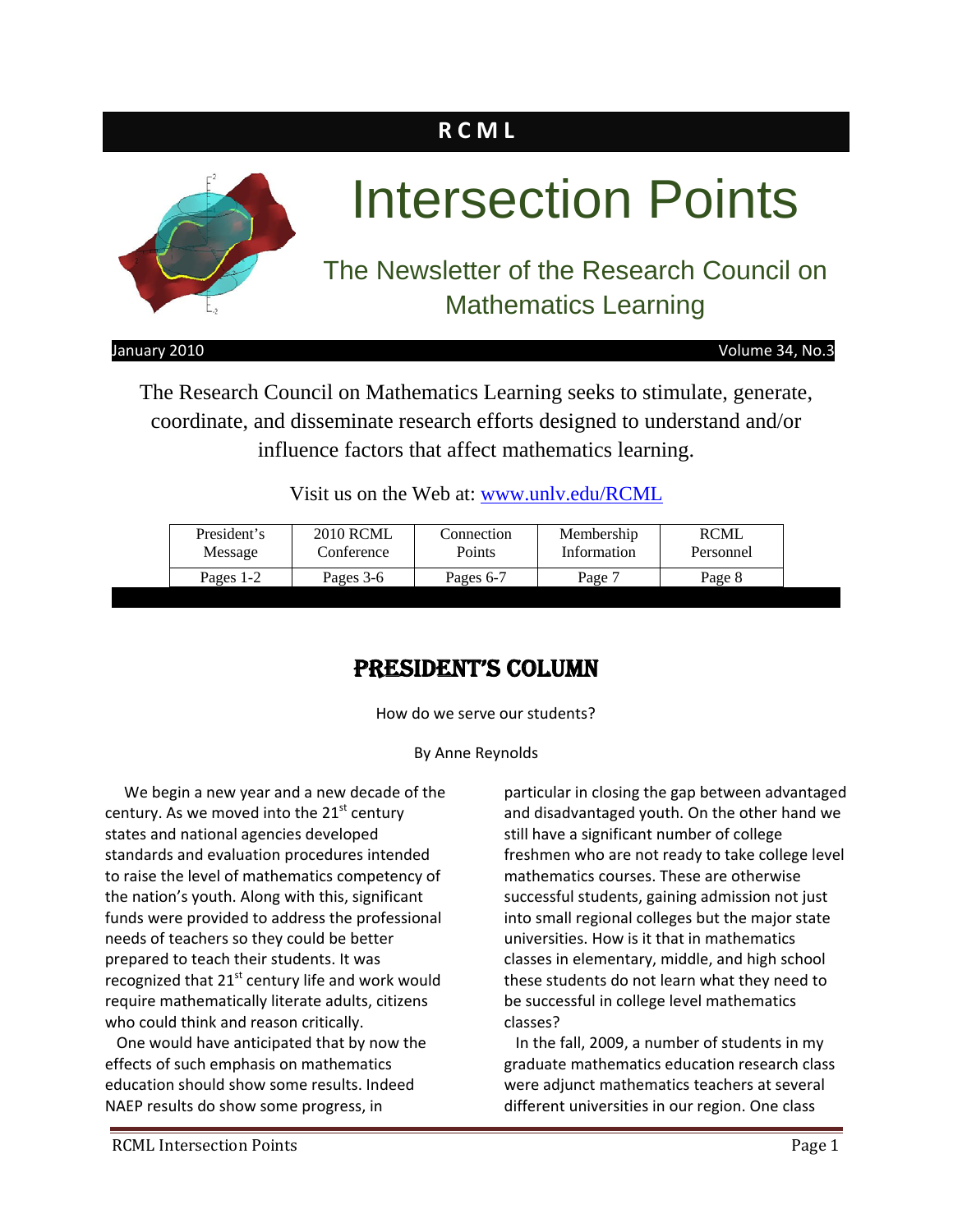assignment was to choose a topic they are interested in and interview a student to explore how that student has made sense of the mathematical ideas. The college teachers in the class were teaching lower division and basic mathematics courses as part of their teaching assignment. Each decided to focus their interview on a mathematics topic that was part of the middle and high school curriculum, a set of ideas that would be an essential basis for success in the college mathematics class they were teaching. My students identified tasks used in previously published research on the topic, tasks that they could pose to the student they were interviewing. Part of class time before they conducted these interviews was focused on sharing the various tasks they thought might be appropriate to get feedback for others in the class. In almost every case the college teachers expressed concern that the tasks they had identified from the research might be too "easy" for their college student, especially ones that had been used with middle grades students in the research setting. During these discussions they noted that the tasks were non‐routine, with no obvious solution strategy or memorized procedure that could just be applied; however, they still were ambivalent about the difficulty level. There was a sense of disbelief that these tasks would prove to be problematic for their students, even though they recognized they were in fundamental mathematics classes. (Mind you the high school and middle grades mathematics teachers in the class also had some hesitation about using research tasks that had been used with elementary students for the same reasons but I focus on the college age students here.)

 After much debate my students decided to use the tasks and be prepared with "more difficult" tasks if they needed them. It was an interesting class meeting immediately after these interviews were conducted. Shock and disbelief led to some sobering discussion of the flawed thinking and reasoning their students used in solving what

they thought had been relatively simple tasks. I know this story is all too familiar with many of you who spend your time with teachers in preparation and in the profession. Sadly, it reflects how little progress has actually been made.

 While I have not yet seen the descriptions of the sessions that are to be presented at our 2010 conference in Conway, Arkansas, if past years are any guide we will hear from colleagues who are working with teachers, prospective teachers, and students, sharing their research into the problems and possible solutions, our successes and failures. Our members are intimately connected with mathematics education reform. Some of us teach mathematics classes for prospective mathematics teachers, others teach mathematics methods classes for these same prospective teachers and graduate mathematics education courses for teachers who are dedicated to improving mathematics instruction in their own spheres of influence. We are also involved with national, state, and local agencies that work for the betterment of mathematics teaching and learning as well as providing workshops and professional development activities for teachers. I would challenge us all, as we interact with our colleagues in these sessions and other informal settings at the conference, to use our time at the 2010 conference to find ways to be more effective in the next ten years. At the inaugural founders lecture during our 2009 annual conference, our first president, Dr Jim Heddens, challenged us to examine what is distinctly different about us as a group and identify the strengths that would make us contribute to the field so that we continue to be vibrant for the next 35 years. While we cannot see into the future, I would suggest that maybe we will have failed, if the issues we face today are still concerns in 2050. Our mission statement is relevant to today's needs and hopefully will inspire us to solve our present challenges and be ready to face new challenges yet to emerge.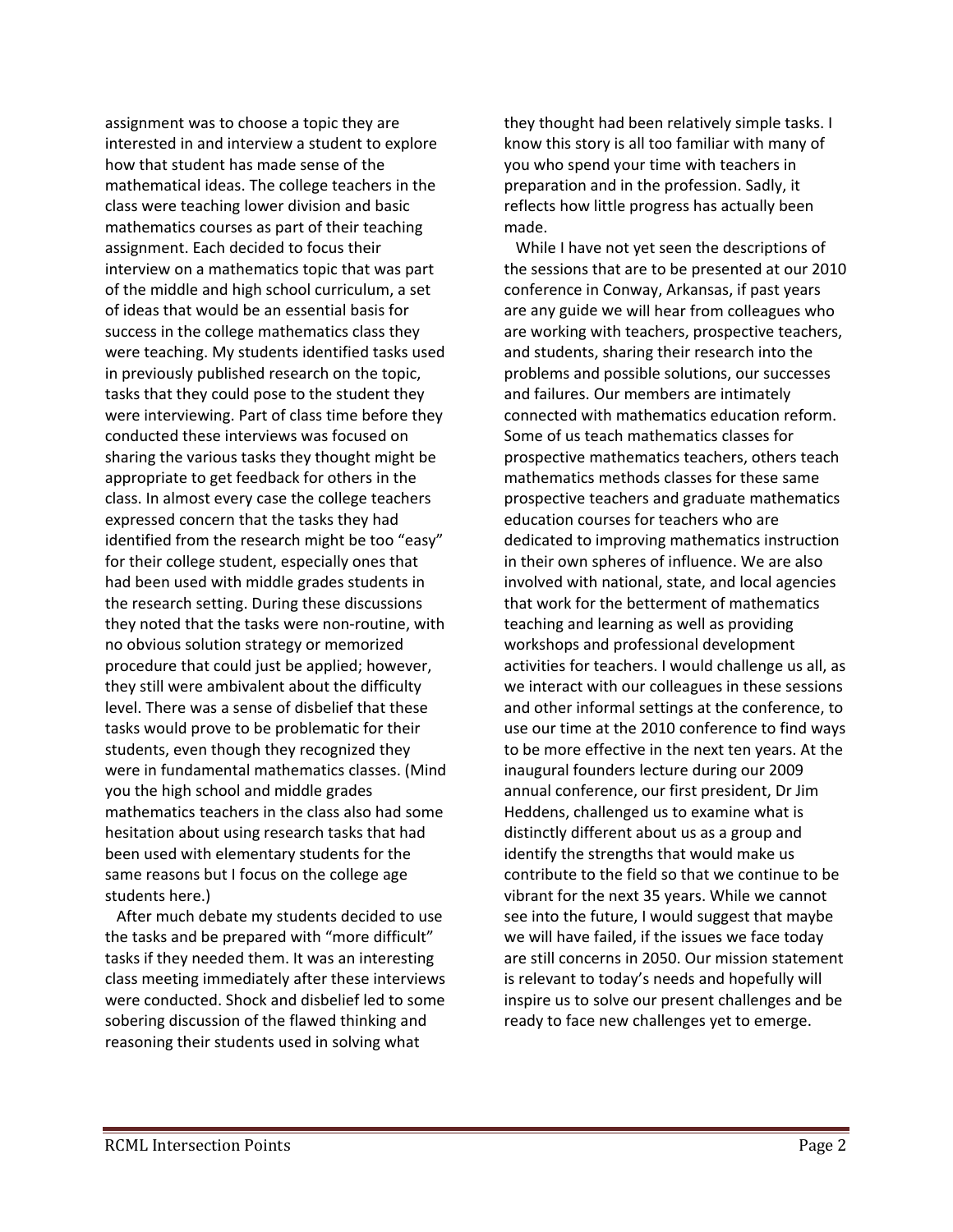# **Upcoming Speakers 2010 RCML Conference**

## **"Real Challenges in Mathematics Learning"**

37<sup>th</sup> Annual Meeting University of Central Arkansas 11-13 March 2010

#### **Wilson Lecture Speaker**

**Dr. Vijaya Gompa** Jackson State University Jackson, MS



**Title: Providing effective mathematics instruction to overcome challenges and increase achievement in mathematics**

#### **Abstract**

 Dr. Vijaya Gompa will present a talk on educating K‐16 students of mathematics to address inequity and achievement gaps due to gender, race, economic, and geographic factors. This talk will also include teaching strategies to raise expectations and provide strong support for all students in order to achieve measurable improvements.

#### **About Dr. Gompa**

 Dr. Vijaya Gompa is a Professor in the Department of Mathematics at Jackson State University. She served as Coordinator of Mathematics Programs at Charles A. Tindley Accelerated School (Indianapolis, Indiana), and the coordinator of Master of Science and Mathematics in Teaching Programs in Mathematics, Biology, Physics, and Chemistry (Jackson State University). She also taught at Clinton Senior Junior High School (Michigantown, Indiana). She holds a Ph.D. in mathematics and a highly qualified teacher license in mathematics, physics, and chemistry for grades 5‐12 in Indiana and for grades 7‐12 in Mississippi. Dr. Gompa has published several peer‐reviewed articles in mathematics and mathematics education. She served as a member of the editorial board for two international peer‐reviewed journals and as a lead reviewer for NCATE. She has also presented SPA (Specialize Professional Association) training for mathematics educators and DCA (Dynamic Classroom Assessment) workshops for elementary and high school teachers. She worked on several projects to improve K‐12 and teacher education.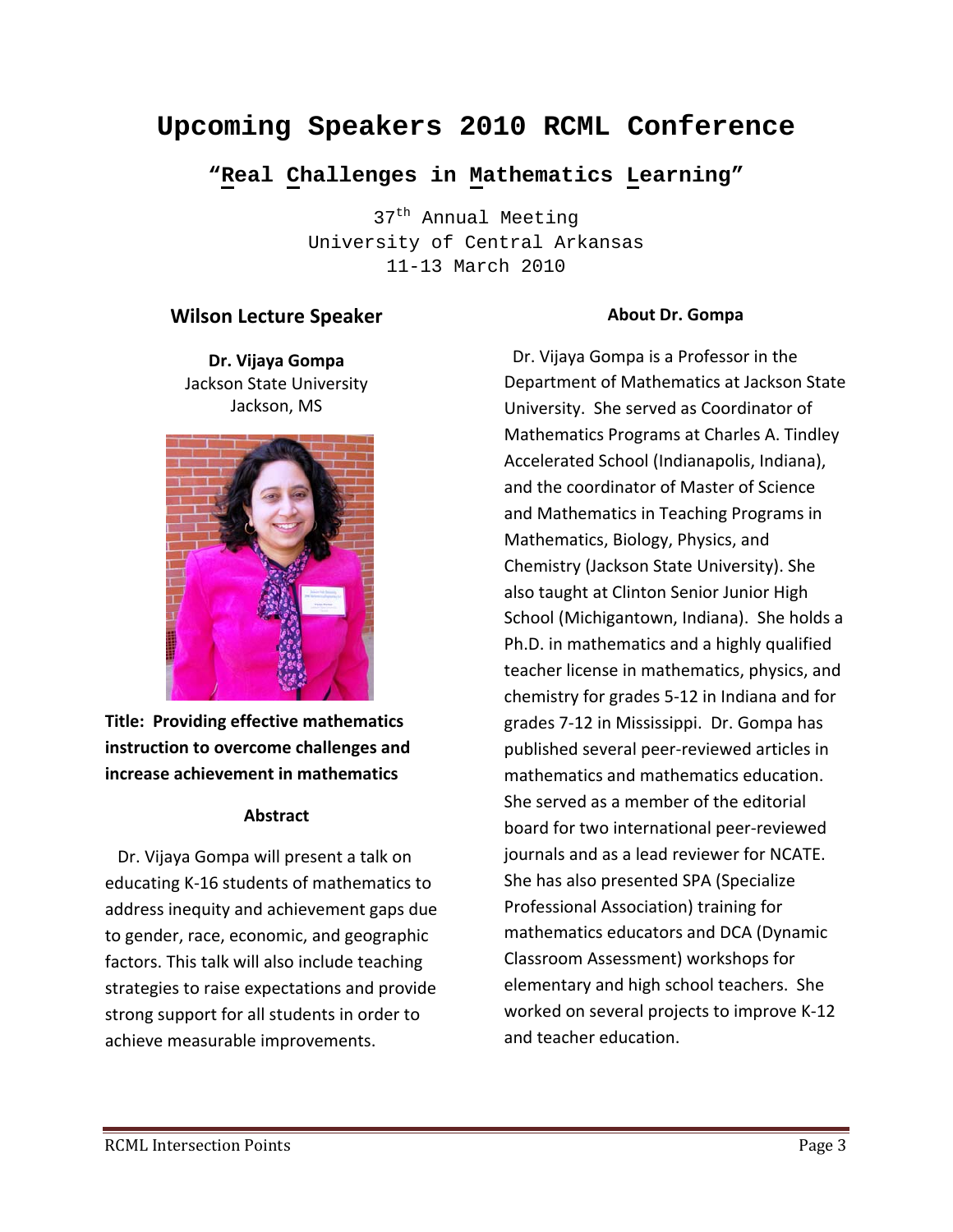### **Founder Lecture Speaker**



**Dr. William R. Speer**

### **Title: NRC, RCDPM, RCML: A Glance Back as We Strive Forward**

#### **Abstract**

 Every organization can benefit from a retrospective of where they began, where they've been, and how they got to where they are today. Through such an exercise, we can learn from both the successes and the mistakes embedded in our history to help mold and shape our future directions. Those old enough to remember should come and reminisce for awhile and be willing, in the truest spirit of this organization, to share what we know with others that have joined us along the way. Let's all speculate on the promise of what the future might hold for the organization.

#### **About Dr. Speer**

 William R. Speer is currently the Dean of the College of Education, a Professor of Mathematics Education, Director of the UNLV COS/COE Center for Mathematics and Science Education, and Director of International Student Teaching at the University of Nevada, Las Vegas. He is also an Emeritus Professor of Mathematics and Computer Education at Bowling Green State

University, Bowling Green, Ohio. Dr. Speer has been a Fulbright Scholar to the Bahamas and a Visiting Professor at Northern Arizona University's Science and Mathematics Learning Center.

 His B.S. and M.S. Ed. degrees were achieved at Northern Illinois University in 1969 and 1971 while his Ph.D. was earned at Kent State University in 1976. Dr. Speer is a Past President of several professional organizations including the Ohio Council of Teachers of Mathematics, the Ohio Mathematics Education Leadership Council, the Nevada Mathematics Council (two terms), the Nevada Association of Teacher Educators (two terms), the Research Council on Mathematics Learning, and the School Science and Mathematics Association. He is a member of the Board of Directors for WestEd and has served as a board member for the Mathematics and Statistics Advisory Committee for the College Board and as a member of the Board of Directors for the Washington, D.C. based Triangle Coalition of Business, Government, and Education. He is also an Alumni Fellow of the Council of Scientific Society Presidents.

 He was a member of the NCTM Commission that released the landmark publication entitled Professional Standards for Teaching Mathematics and was a major author on the teaching standards that NCTM released in 2007 under the title of Mathematics Teaching Today. He has also served NCTM as the Western Region Representative to the Affiliated Services Committee, as Chairperson of annual and regional meetings and is presently a Board member of the Mathematics Education Trust. He has been a member of NCTM for 41 years, has been a participating member of AMTE since its inception, and is a Founding Member of the Research Council on Mathematics Learning.

 Dr. Speer is the primary author of the Wiley text, TODAY'S MATHEMATICS: Concepts, Classroom Methods and Instructional Activities, twelfth edition, focusing on content/teaching methods for the elementary and middle grades. Dr. Speer is currently the General Editor for the NCTM annual yearbooks covering the years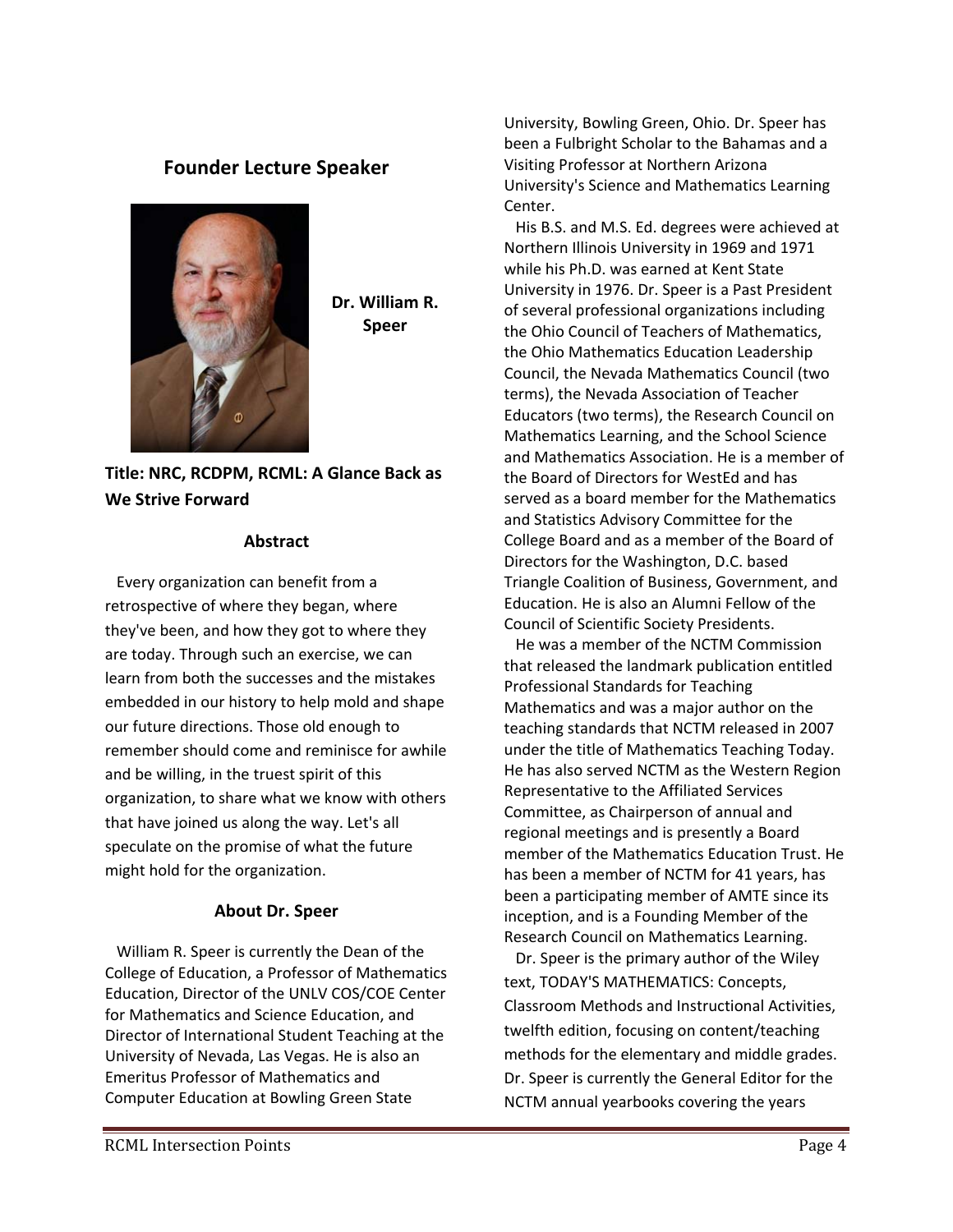2011‐13 and has authored numerous articles in various professional journals. He has served as

### **2010 RCML Conference Founder Lecture Speaker Continued…**

editor of the IDEAS section for the Arithmetic Teacher journal and editor of the INVESTIGATIONS section of Teaching Children Mathematics journal. He has also served on the Editorial Board for the research journal, FOCUS on the Learning and Teaching of Mathematics (now known as INVESTIGATIONS in Mathematics Learning). Dr. Speer has been the recipient of annual college and university‐wide teaching, research, and service awards at both Bowling Green State University and the University of Nevada Las Vegas. He is the recipient of the Northern Illinois University Golden Anniversary Alumni Award from the College of Liberal Arts and Sciences.

 His service has been recognized by his selection for the Christofferson‐Fawcett Award for Lifetime Achievement in Mathematics Education and the George Mallinson Award for Distinguished Contributions to Mathematics and Science Education. Dr. Speer has lectured extensively throughout the United States and in 26 countries on six continents. Perhaps most importantly, he has classroom experience at each level and enjoys sharing and learning about how research informs teachers and how the classroom lends itself to generative studies of teaching/learning.

#### **Conference dates to keep in mind:**

**January 25, 2010**: Paper to vice president of conference

**February 10, 2010:** Early Conference Registration Deadline

**February 25, 2010**: Notification about the status of the paper

**March 8, 2010**: Author(s) sends revisions to vice president of conference

**March 11, 2010**: RCML conference at the University of Central Arkansas

#### **RCML Conference Directions to the University of Central Arkansas (UCA) Campus**

#### **Directions by car from the North:**

 From interstate highway 40, take exit 129 west (AR‐286, Ar‐65, AR‐60, Dave Ward Drive, Industrial Boulevard). Turn right and travel 2 miles to Donaghey Avenue. Turn right and travel about 0.7 miles.

 To get to the Mathematics and Computer Science Building (MCS), take a left at the intersection of Bruce Street and Donaghey. The MCS is the third building on the left.

#### **Directions by car from the South:**

 From interstate highway 40, take exit 129 B west (AR‐286, Ar‐65, AR‐60, Dave Ward Drive, Industrial Boulevard). Turn right and travel 2 miles to Donaghey Avenue. Turn right and travel about 0.7 miles.

#### **Directions to the Hilton Garden Inn Conway:**

#### **From the North:**

 From interstate highway 40, take exit 127. Turn left on to US‐64 (Oak Street). Take the 3rd right onto Lachowsky Dr. You are at 805 Amity Road (Hilton Garden Inn).

#### **From the South:**

 From interstate highway 40, take exit 127. Turn right on to US‐64 (Oak Street). Take the 3rd right onto Lachowsky Dr. You are at 805 Amity Road (Hilton Garden Inn).

#### **Directions from the Hilton Garden Inn to the UCA campus:**

 Turn left onto US‐64 (Oak Street). Continue on Oak Street through down town. Oak Street becomes Caldwell Street. Continue on Caldwell to Donaghey Avenue. At the traffic light (Caldwell and Donaghey), turn left. Continue on Donaghey Avenue to Bruce Street. Turn right onto Bruce, The MCS building is the third building on the left.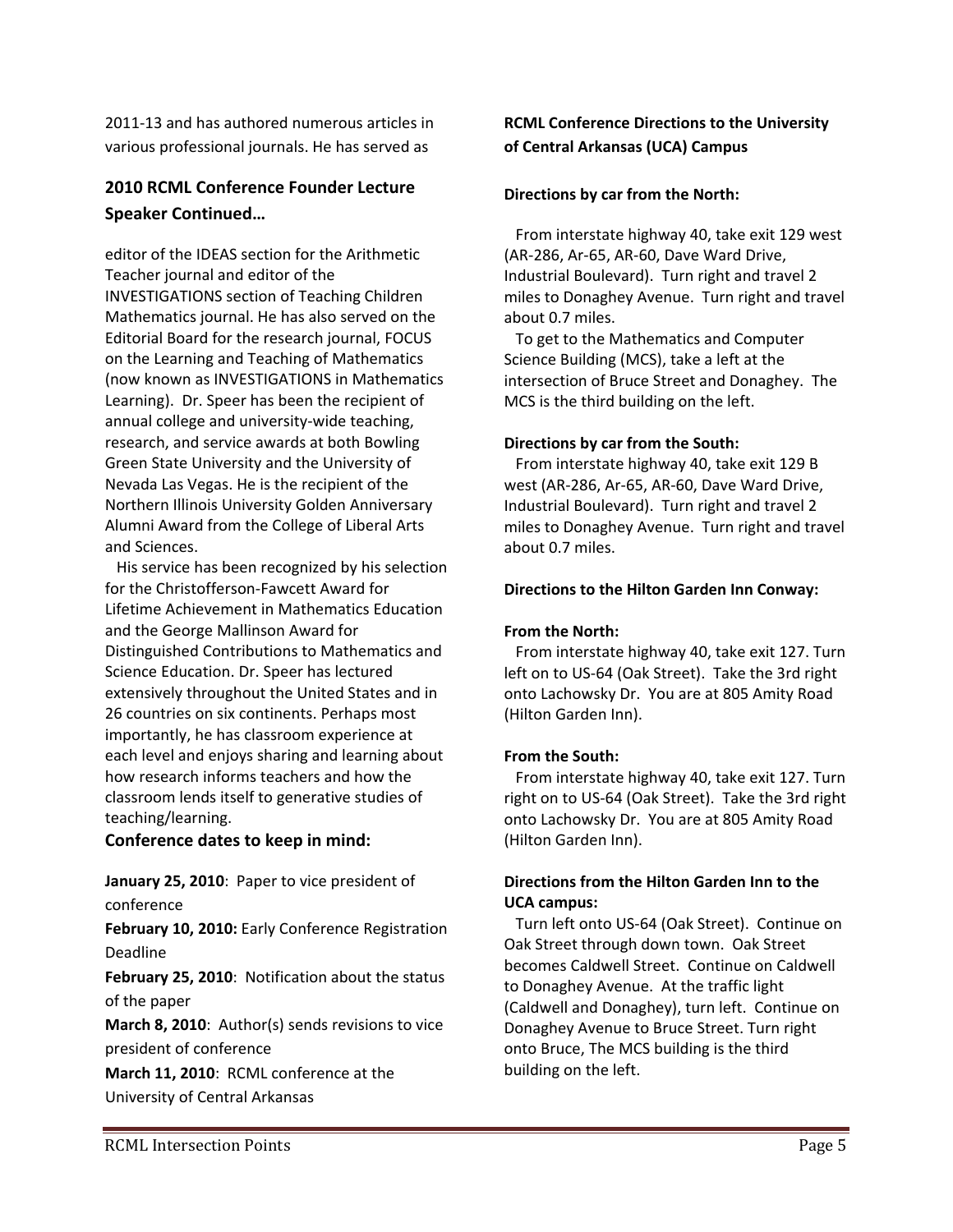#### **Travel by Air:**

 The major airport is at Little Rock. To get from the airport to the hotel, one may use a taxi (can arrange from Hilton Gardens Inn), shuttle (send arrival and departure times to schedule UCA shuttle service to Belinda Robertson at belindar@uca.edu), or car rental. For the latter, one may contact www.nationalcar.com www.avis.com www.enterprise.com or www.alamo.com.

#### **Travel by car**:

 Contact Belinda Robertson at belindar@uca.edu for a parking permit.

#### **Lodging**:

Hilton Garden Inn Conway, Conway, Exit 127 State/Government Rates at \$70 www.hiltongardeninn.com 805 Amity Road Conway, AR 72032 501‐329‐1444

Conference information and registration can be found on the RCML website at http://www.unlv.edu/RCML/conference2010

#### **\*Vice President of Conferences**

Carolyn Pinchback University of Central Arkansas 201 Donaghey Avenue Conway, AR 72035 carolinp@uca.edu (O)501‐450‐5653 (F) 501‐450‐5662



 Every semester I am amazed at the number of things I learn from my students. I believe that it means they are learning to think mathematically and test conjectures made from their understanding of mathematical concepts in our classroom. I would like to share some examples from the first of our three mathematics content courses for elementary teachers. This course covers number systems and operations. One of the goals of this first class is to help elementary preservice teachers deal with their beliefs and attitudes about mathematics.

 One of the topics covered is prime numbers, and I spend one lesson talking about the number one and whether or not it is a prime number. I have collected data and find that the majority of preservice teachers in my classes believe that one is prime. Many say they think a teacher told them, but cannot explain or justify their answer. As we work through the divisibility lessons, I ask them to find multiple proofs that one is not a prime number. I was expecting a precise definition, or the use of the Fundamental Theorem of Arithmetic. However, one semester I was pleasantly surprised with a student who commented that one cannot be prime because it would ruin the Sieve of Eratosthenes. Students had color‐coded a sieve handout for homework, to identify number patterns, prime numbers, twin primes, etc. She pointed out that if we had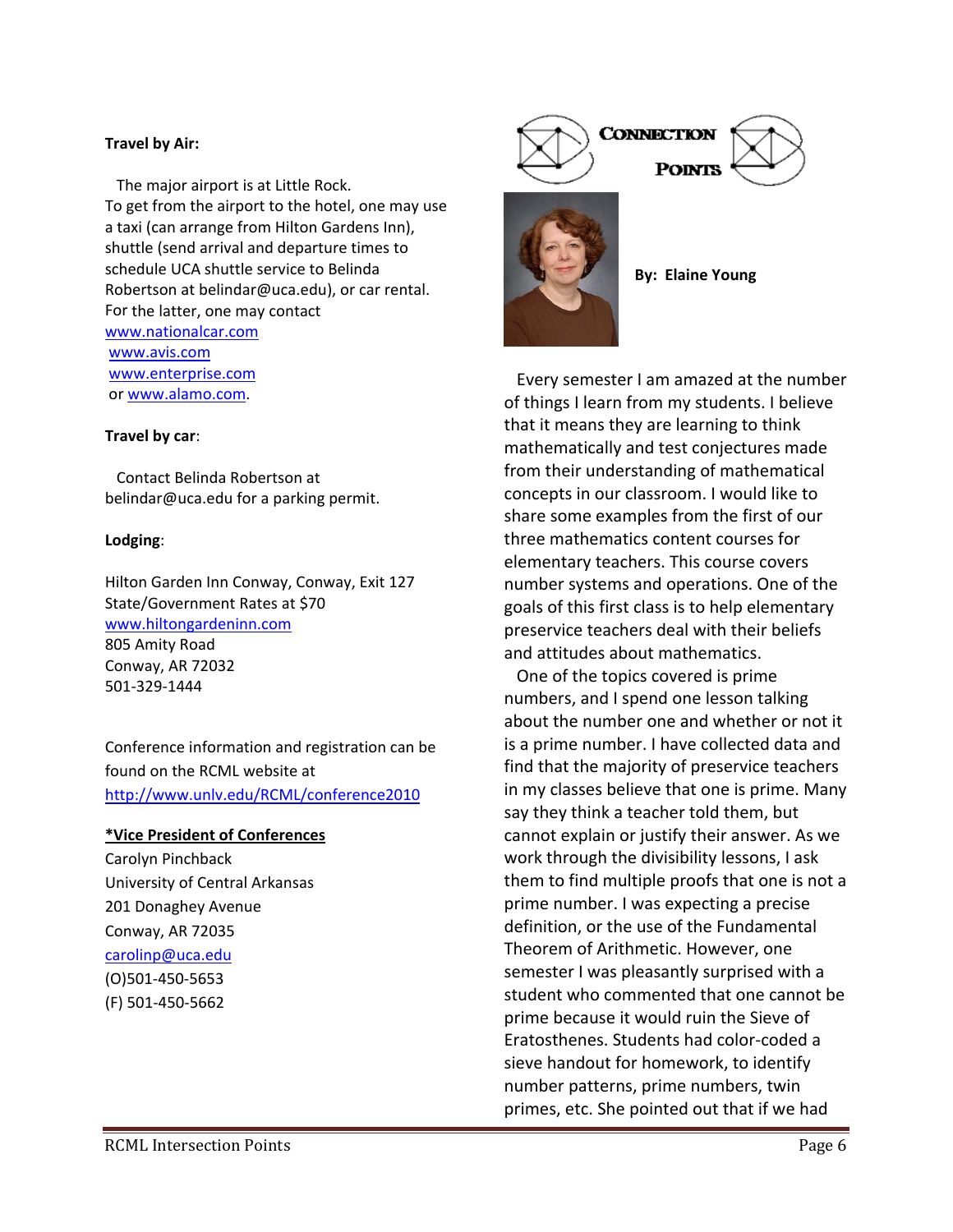colored one as a prime number (one is missing from my sieve handout), we would have had to color ALL the numbers which had one as a factor. Therefore one would be the ONLY prime number. I was amazed at her logic! This simple argument was much more impressive (and easier to understand) than all of the planned discoveries I had in store for my students.

 Another example of learning from a student occurred while we were working with the greatest common factor (GCF) and least common multiple (LCM). As we worked through four different methods to model and calculate these numbers, a student commented to me quietly that she just multiplied the biggest number by the "uncommon" factors from the smaller number to find the LCM. She gave me several examples which all worked. I went home and looked at the idea closer, and using the standard theorem,  $a^*b =$ GCF\*LCM, I was able to prove her discovery. I shared her method with the class the next day and we started calling it "Jennifer's method". On the final exam, a large portion of the class used her method to find the LCM of two numbers.

 Another semester during the same lesson, a student brainstormed from Jennifer's method to find her own method for the GCF. She divided one of the numbers by its "uncommon" factors. Again this was easy to prove using the theorem. This method is now known as "Lisa's method". I teach both student methods each semester, giving credit to Lisa and Jennifer for their discoveries. I continue to be amazed by the thinking of my students, who are so often negative about mathematics. They can think mathematically and extend both their own and my knowledge. I am grateful for the opportunity to work with this group of future educators.



# MEMBERSHIP DUES

Just a friendly reminder that our membership fee was due on January  $1<sup>st</sup>$ , 2010.

To renew a membership please send \$35.00 to the Mary Swarthout (information below).

Please direct those wanting to join RCML to our website http://www.unlv.edu/RCML/memberform.html

On the website they can fill out a short form, print it off and then fax or mail that form to Mary.

## **Dr. Mary B. Swarthout, Treasurer**

The Research Council on Mathematics Learning Sam Houston State University, Math and Statistics Dept., P.O. Box 2206 Huntsville, TX 77341‐2206

Office phone: (936‐294‐3708) Fax: (936‐294‐1882